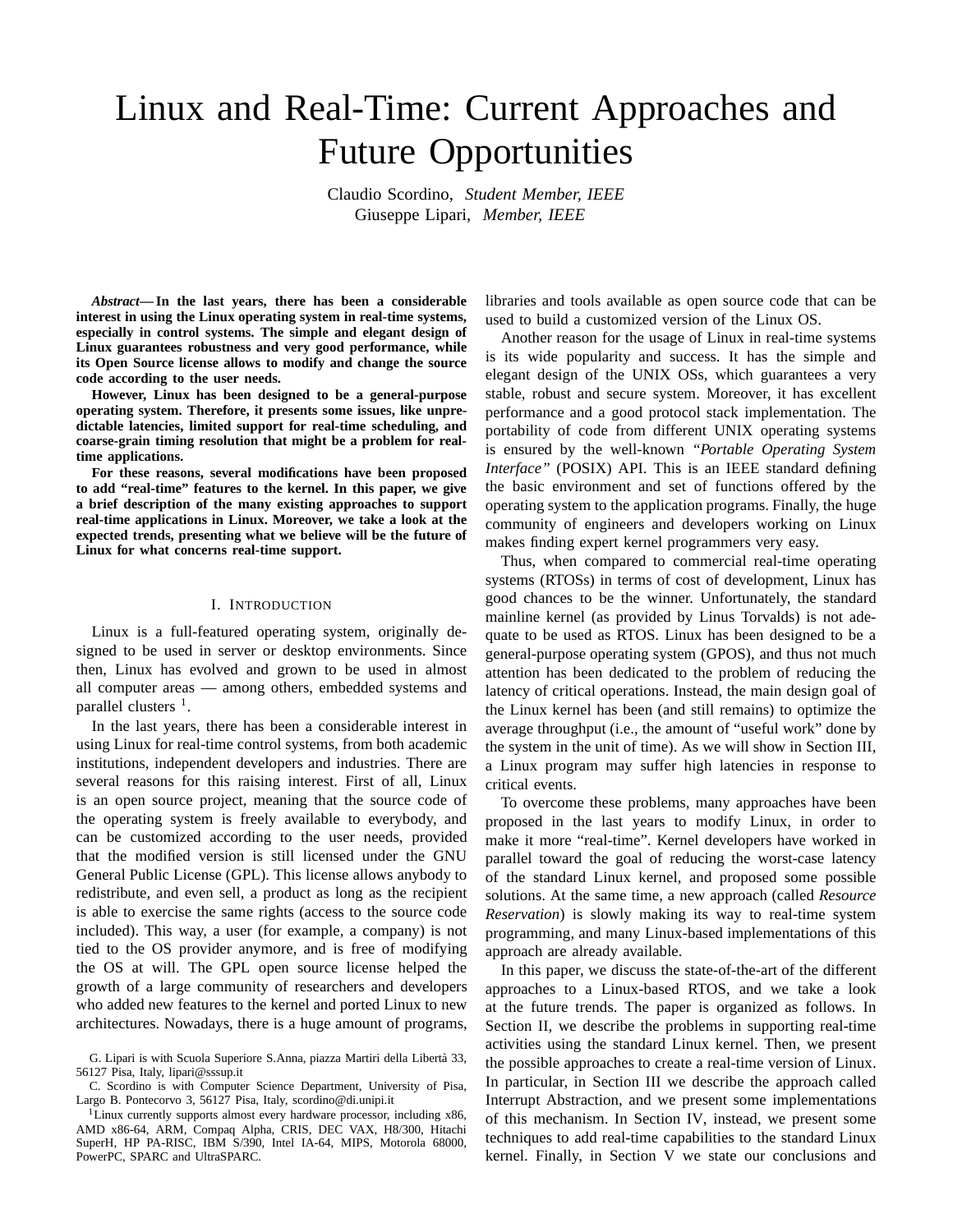try to predict the next steps of Linux development for what concerns real-time support.

## II. TOWARDS A REAL-TIME LINUX KERNEL

# *A. Problems Using Standard Linux*

There are several issues that must be analyzed in supporting real-time activities in a general-purpose operating system like Linux. All these issues are related to non-deterministic behaviours of the system, that make real-time processes experience latencies of unpredictable length during execution [1], [2]. All real-time applications, however, are time-sensitive activities having strict timing constraints (like deadlines) that must be satisfied, otherwise the system does not work properly.

The "latency" of a OS can be defined in many different ways. In general, latency is the time it takes between the occurrence of an event and the beginning of the action that will respond to the event. In the case of real-time control applications, it is often defined as the time between when the interrupt signal arrives to the processor (signaling that an external event like a sensor reading has occurred) and when the handling routine starts to execute (for example the realtime task that will respond to the event). In the development of critical real-time control systems, it is necessary to account for the worst-case scenario; Hence we are particularly interested in the maximum latency values.

In the 2.4.x versions of Linux, the maximum latency can be very high: for example, it can go up to 230 msec on a native standard kernel running on a Desktop computer [3]. Such a large interval of time is considered inadequate even for soft real-time applications. A control application requiring a sampling rate of 10 Hz (and hence a sampling period of 100 msec) cannot be safely executed in real-time on Linux 2.4.17, as in the worst-case up to two invocations can be delayed or even skipped.

The two main sources of latency in general-purpose operating systems are *task latency* and *timer resolution*. Task latency is experienced by a process when it cannot preempt a lower priority process because this is executing in kernel context (i.e., the kernel is executing on behalf of the process). Typically, monolithic operating systems do not allow more than one stream of execution in kernel context, so that the high priority task cannot execute until the kernel code either returns to user-space or explicitly blocks. This is equivalent to having a *lock* for all the kernel code: Whenever a task invokes a kernel routine, the kernel is *locked*, and no other kernel activity (except very low-level interrupt handling, commonly referred as *top-half* in Linux) can be executed. In case of Linux 2.4.x, many portions of the kernel code require a considerable execution time. If a high priority task is activated in response to an interrupt while the kernel is locked, it must wait for the kernel lock to be released before starting execution.

Another source of latency is related to timing resolution. Every operating system needs to keep track of the flow of time, because a large number of kernel functions (e.g., process scheduling) are time-driven. Operating systems keep track of the time through an electronic timer circuit that issues a hardware interrupt after a pre-programmed amount of time.

When the timer issues the interrupt, the kernel knows that the specified interval of time is elapsed. Typically, general-purpose operating systems like Linux set the system timer in order to have periodic interrupts at a certain frequency. The value of the period is called *tick* and it is often a configurable option which depends on the processor speed. For example, in Linux 2.6 the tick value can vary between 1 msec (on fast processors) up to 40 msec (on slow machines). The periodic tick rate directly affects the granularity of all timing activities and it is one of the major causes of latency in operating systems. The kernel, in fact, is not able of measuring (or deferring activities for) intervals of time below a certain threshold. This represents a problem in real-time systems which need an accurate estimation of the current time and the execution of tasks at precise instants.

Finally, another problem in supporting real-time processes in general-purpose operating systems is the limited support for proper real-time scheduling policies. Linux provides the POSIX-compliant SCHED FIFO and SCHED RR policies, that are simple fixed priority schedulers. Although fixed priority is an adequate solution for real-time scheduling in embedded systems, it is not suitable for supporting realtime activities in general-purpose operating systems. Notable drawbacks of fixed priority schedulers are the fairness and the security among processes [4]. In fact, if a regular nonprivileged user is enabled to access the real-time scheduling facilities, then she can rise her processes to the highest priority, starving the rest of the system. On the other hand, it is very difficult to provide real-time guarantees if only privileged users are allowed to access the scheduling facilities. Moreover, even trusted users may crash the system due to some mistake during development and debugging.

# *B. Classification of Linux-based RTOSs*

For alle the above reasons, the standard Linux kernel is not suitable for supporting real-time control applications. Thus, during the last years, several approaches have been proposed to add real-time features to the kernel. These techniques can be grouped in the following two classes of approaches:

- 1) *Interrupt Abstraction*, which adds a new abstraction layer beneath the kernel to take full control of interrupts and system timers. This approach creates a hard RTOS that executes Linux as a background task. We describe the approach in Section III;
- 2) *Kernel Preemption* approaches, that make the behaviour of the system *more deterministic*, by improving kernel preemption, response times and timing resolution. These techniques are described in Section IV.

# III. INTERRUPT ABSTRACTION

The approach based on Interrupt Abstraction consists of creating a layer of virtual hardware between the standard Linux kernel and the computer hardware, as shown in Figure 1. This layer is also called *Real-Time Hardware Abstraction Layer* (RTHAL) [5], although it only virtualizes interrupts. Then, a separate complete *real-time subsystem* that consists of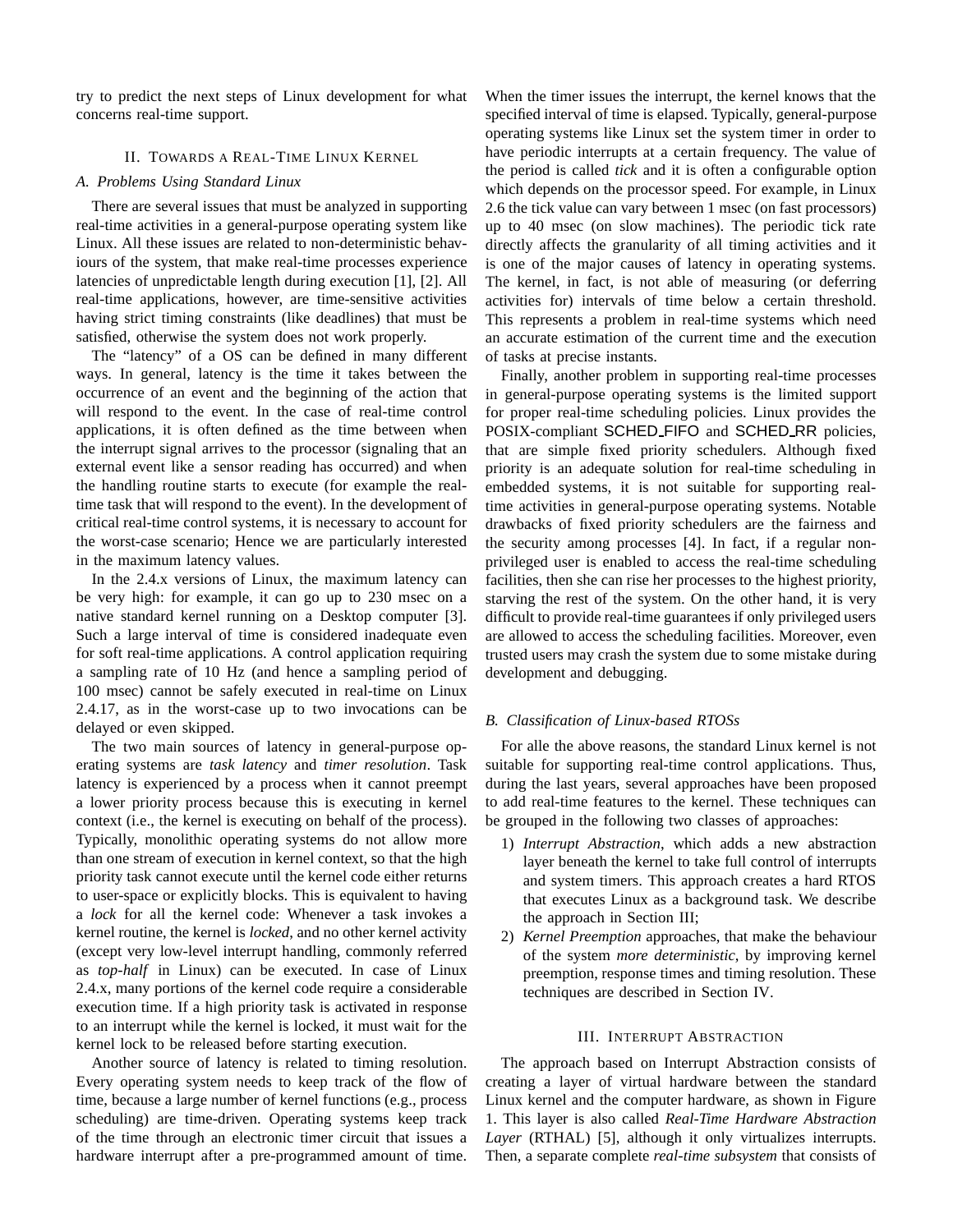a RTOS and a set of real-time tasks and device drivers, runs together with the Linux OS.

The mechanism is the following. Every interrupt source is marked as real-time or non real-time. Real-Time interrupts are served by the real-time subsystem, whereas non-real-time interrupts are managed by the Linux kernel. To avoid latencies when executing real-time code, every time an interrupt arrives (the arrow marked with **(a)** in Figure 1), the RTHAL checks if it is a real-time interrupt. If so, the interrupt is immediately served by the real-time subsystem. A non-real-time interrupt, instead, is not forwarded to the Linux kernel immediately, but it is stored in a "pending interrupts" vector. The pending interrupts (and all other Linux activities) can be served only when no other real-time activity is running (arrow marked with **(b)** in Figure 1). In practice, the resulting system is a multithreaded RTOS, in which the *standard Linux kernel is the lowest-priority task*. The Linux kernel, and all the normal Linux processes are managed by the abstraction layer as the lowest priority task — the Linux kernel only executes when there are no real-time tasks to run and the real-time kernel is inactive.



Fig. 1. Interrupt Abstraction.

Three main modifications must be done to the Linux kernel in order to virtualize the hardware and take full control of the machine. The abstraction layer must:

- 1) take direct control of all the hardware interrupts. The new interrupt handler intercepts all hardware interrupts, and checks whether the interrupt is related to a real-time activity or not, according to the mechanism described in Figure 1;
- 2) take the control of the hardware timer (8254 and APIC when available) and implement a virtual timer for Linux;
- 3) remove the basic control of the hardware interrupts from

Linux by replacing all the cli and sti function calls (disable and enable interrupt flag, respectively) from the kernel code so that Linux cannot disable hardware interrupts (but only their virtual counterparts).

The Interrupt Abstraction approach has been successfully implemented in some existing RTOSs, the most famous being RTLinux and RTAI. **RTLinux** is a patch developed at *Finite State Machine Labs* (FSMLabs) to add hard real-time features to the standard Linux kernel [6]. The project started in 1995 and it is released in two different versions: an Open Source (under GPL license) version, and a more featured commercial version. The RTLinux patch implements a small and fast RTOS, compliant with the POSIX 1003.13 "minimal realtime system" profile. This means that it has basic thread management, IPC primitives, semaphores, signals, spinlocks, FIFOs, etc. Some function calls, however, do not follow the POSIX standard. RTLinux is covered by US Patent 5885745 issued on November 30th, 1999. The patent is not valid outside of the USA, but FSMLabs has expressed its intention to enforce the patent. This has generated a massive transition of community developers efforts towards RTAI.

**RTAI** is the acronym of *"Real-Time Application Interface*" [7], [5]. The project started as a variant of RTLinux in 1997 at Dipartimento di Ingegneria Aerospaziale of Politecnico di Milano (DIAPM), Italy. The project is under LGPL license, and it is supported by a large community of developers based upon the open source model. Although the RTAI project started from the original RTLinux code, the API of the projects evolved in opposite directions. In fact, the main developer (prof. Paolo Mantegazza) has rewritten the code adding new features and creating a more complete and robust system. With respect to the open source version of RTLinux, RTAI has a greater amount of supported architectures and a larger number of mechanisms for the communication between processes.

An in-depth comparison of the latency between the standard Linux kernel 2.4 and RTAI on a platform with an Axis ETRAX processor has been done in [8]. The main results of the experiments are summarized in Tables I.The values are measured without system load and when a load is applied, respectively. The upper part of Table I shows the values of the interrupt latency (i.e., the time between the interrupt arrival and the execution of the interrupt handler). Notice that, on average, the RTHAL imposes a slight increase in latency, due to the additional overhead of intercepting every interrupt with the RTHAL. However, the maximum latency values using RTAI are much smaller than using a standard kernel (especially for a loaded system), meaning that the determinism and the responsiveness of the system have been actually improved.

The bottom part of Table I shows the values of the task latency (i.e., the time between the interrupt arrival and when the task starts processing). Task latency is essentially composed by two components: the interrupt and the scheduling latencies. In this case, the behaviour of the two systems differs even in those situations where the interrupt latency values were almost close. This difference is due to how the Linux scheduler works: while on RTAI a real-time process is scheduled maintaining interrupts disabled, on Linux the interrupts are re-enabled after the interrupt handler finishes, leading to much more non-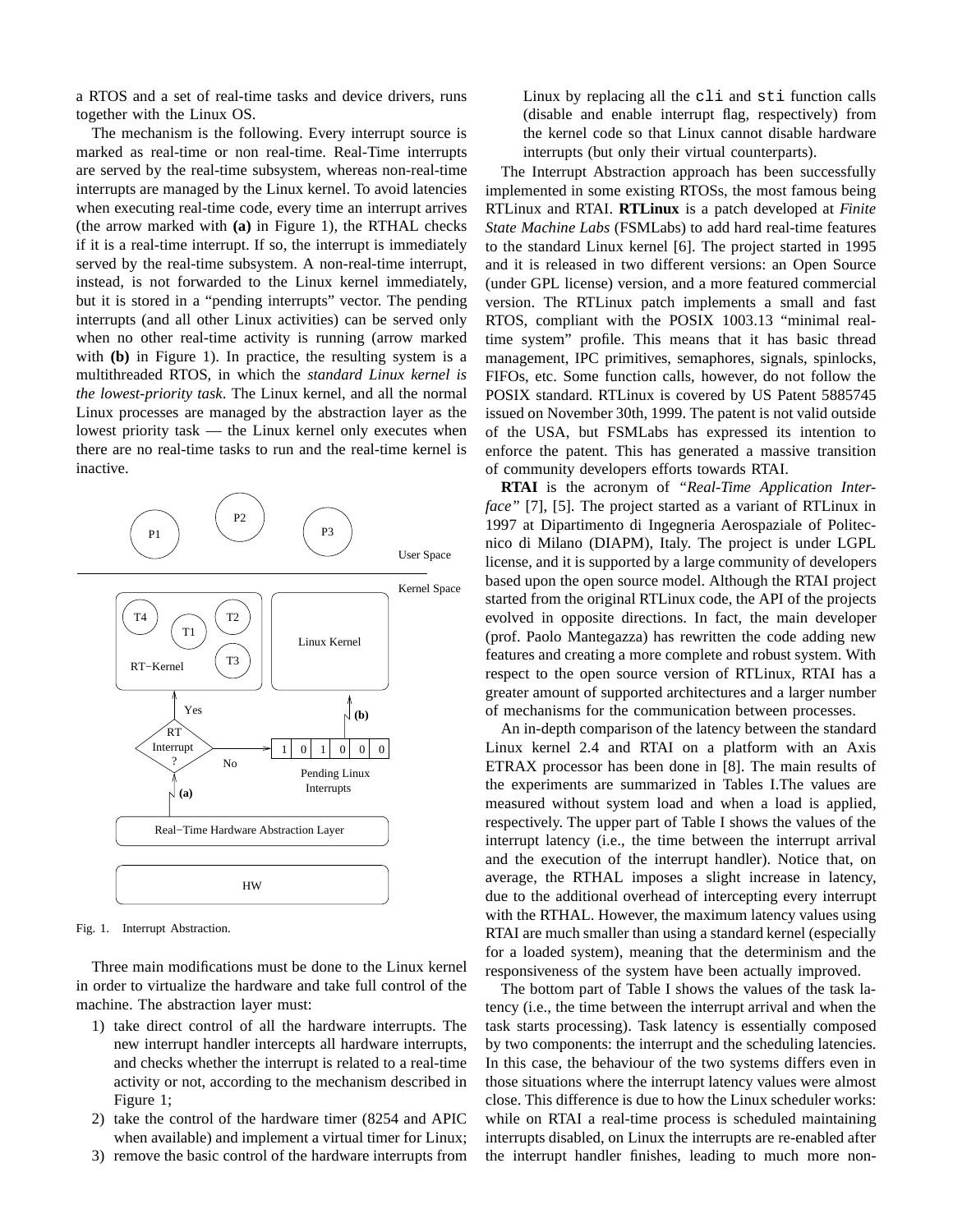|           |               |      | Linux $2.4$ | <b>RTAI</b> |
|-----------|---------------|------|-------------|-------------|
|           | Idle system   | Avg. | 4.3         | 5.8         |
| Interrupt |               | Max. | 32.5        | 25.9        |
| latency   | Loaded system | Avg. | 14.3        | 17.9        |
|           |               | Max. | 162.9       | 64.9        |
|           | Idle system   | Avg. | 49.7        | 33.2        |
| Task      |               | Max. | 332.3       | 68.0        |
| latency   | Loaded system | Avg. | 3147.5      | 63.0        |
|           |               | Max. | 84585.0     | 142.0       |

#### TABLE I

INTERRUPT AND TASK LATENCY IN THE STANDARD LINUX 2.4 AND RTAI. ALL NUMBERS ARE IN MICROSECONDS.

determinism.

FSMLabs, the owner of RTLinux, did not clear up the uncertainty around the legal repercussion of its patent on RTAI. For this reason, the RTAI community has developed the *Adaptive Domain Environment for Operating Systems* (Adeos) nanokernel as alternative for RTAI's core, to get rid of the old kernel patch and exploit a more structured and flexible way to add a real-time environment to Linux [5]. The purpose of the Adeos nanokernel is not limited to be the new RTAI's core, but it is to provide a flexible environment for sharing hardware resources among multiple operating systems (or among multiple instances of the same OS).

## *A. Advantages*

It is important to highlight the advantages of using the Interrupt Abstraction approach. First of all, the latency reduction is really effective: measurements show a maximum latency below the microsecond [9] on a Intel Pentium M processor at 1.60 GHz. This allows the implementation of very fast control loops for applications like vibrational control. Also, thanks to the interrupt virtualization, it is possible to use a full-featured OS like Linux for the non-real-time activities. As a matter of fact, even the most critical control application includes non real-time activities, like logging and monitoring, man-machine interface, remote access through Internet, and so on. Using a system like Linux can reduce considerably the effort in developing this part of the system, and the programmer can concentrate on the most critical part. Finally, a further advantage is the possibility of developing and then executing the code on the same hardware platform, simplifying considerably the complexity of the development environment.

## *B. Limitations of RTLinux and RTAI*

Both RTLinux and RTAI in their basic versions suffer from some software engineering and programming problems. As shown in Figure 1, the real-time subsystem (RTOS and tasks) executes in the same memory space and with the same privileges as the Linux kernel code. This means that there is no protection of memory between the real-time tasks and the Linux kernel. The real-time tasks are typically executed as modules dynamically loaded into the kernel. Therefore, a real-time task with errors (like wrong memory references, or unbounded execution time) may crash the entire system.

Such situation is frequent during debugging and development, and it is a very common experience for programmers of such systems to reboot the computer several times before identifying the error. Both the commercial version of RTLinux and the most recent versions of RTAI partially solved this problem. In particular, RTAI supports the LXRT interface that lets developers try out real-time tasks in user space, where memory protection is enabled, at the cost of some more latency. Once the task has been properly debugged, it can be executed on RTAI without changing the task code. The LXRT mechanism has evolved in the Xenomai system that we descibe in the next section.

Another problem is the communication with the non-realtime Linux activities. In particular, the real-time subsystem *cannot use the Linux device drivers*. For example, both RTLinux and RTAI have their own network protocol stacks for communicating through Ethernet and with the serial driver, because the real-time tasks cannot use the Linux protocol stack. Therefore, in the same system, there is duplication of code for both the real-time and the non-real-time parts. Moreover, the effort of developing device drivers is always a consistent part of the development.

#### *C. The Xenomai approach*

A spin-off of the RTAI project  $2$ , Xenomai [10] brings the concept of virtualization one step further. Like RTAI, it uses the Adeos nanokernel to provide the interrupt virtualization, but it allows a real-time task to execute in user space. Xenomai uses extensively the concept of domain provided by Adeos. In particular, Xenomai defines a *primary domain*, which is controlled by the RTOS (called *RT-Nucleus*), and the secondary domain, which is controlled by the Linux scheduler. A real-time task can execute in user space or in kernel space. Normally, it starts in the *primary domain*, where it remains as long as it invokes only the RTOS API. When the real-time task invokes a function belonging to the Linux standard API or libraries, it is automatically *migrated* to the secondary domain, under the control of the Linux scheduler. However, it keeps its real-time priority, being scheduled with the SCHED FIFO or SCHED RR Linux policies. While the real-time task is in the secondary mode, it can experience some delay and latency, due to the fact that it is scheduled by Linux. However, at any time after the function call has been completed, it can go back to the primary mode by explicitly calling a function. In this way, at the cost of some limited unpredictability, the real-time programmer can use the full power of Linux also for realtime applications. In fact, real-time tasks can run in their own memory space and are protected from the other tasks. This isolation facilitates debugging and fault confinement, reducing considerably the development time, and adding robustness to software faults.

Regarding the latency, the tasks in primary domain experience latencies comparable with the execution on RTAI. In secondary domain, instead, the maximum latency is higher, but

<sup>&</sup>lt;sup>2</sup>Xenomai is the evolution of the Fusion project (in its turn a generalization of the LXRT interface), which was an effort to execute real-time RTAI task in user space.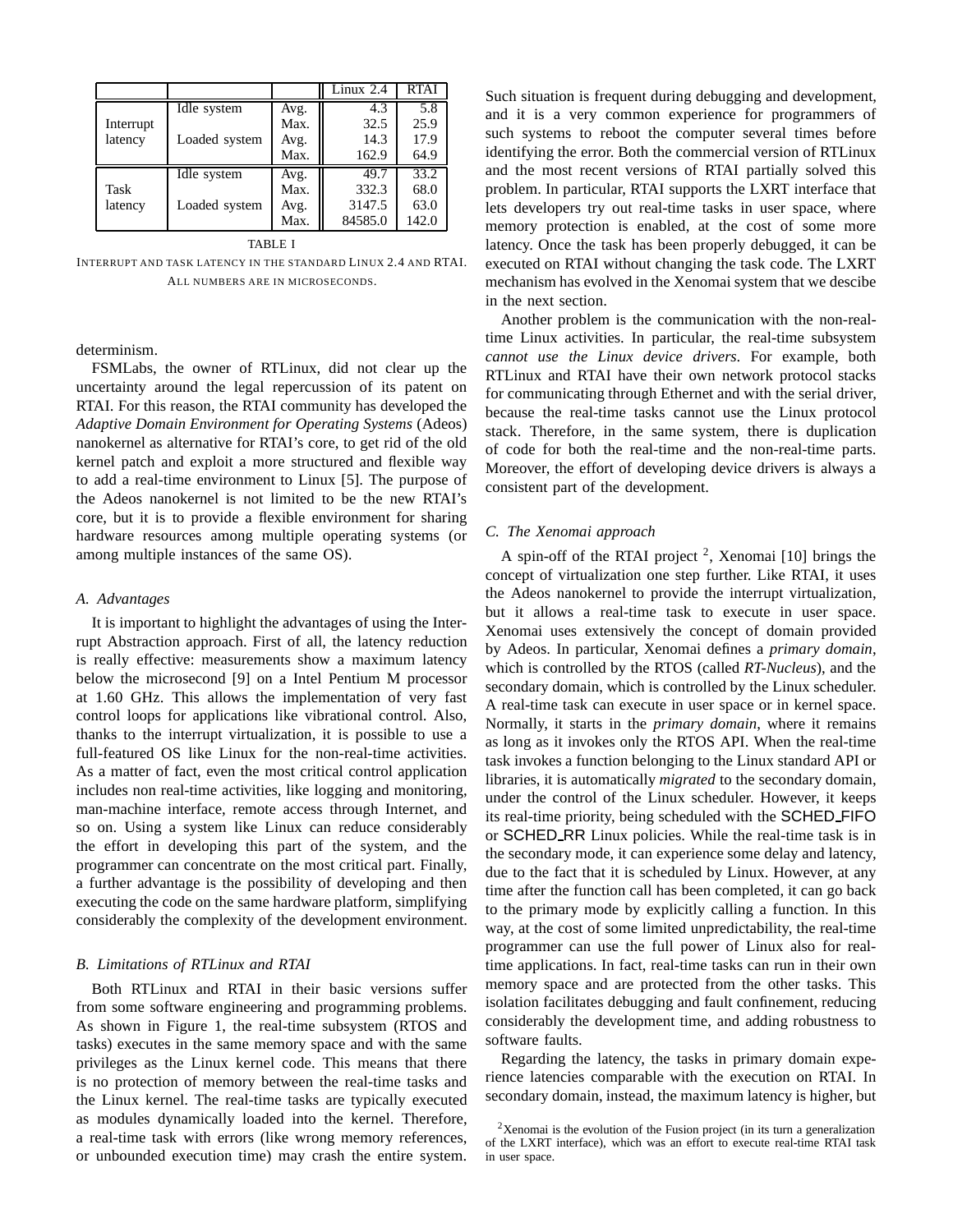it is still acceptable. As stated by Philippe Gerum, Xenomai leader, improvements on the standard Linux latency can help Xenomai too. For this reason, Xenomai developers put a constant effort in ensuring the simplicity and minimal invasivity of their approach with respect to the Linux code, thus that it is possible to use Xenomai among with separate solutions (like the PREEMPT RT presented in Section IV-C) proposed by other developers.

#### IV. MAKING THE KERNEL MORE PREDICTABLE

An alternative to interrupt and hardware abstractions consists on making the Linux kernel more deterministic, by improving some parts that do not allow a predictable behaviour. As we have seen in Section II, the main sources of unpredictable behaviour in Linux are the kernel latency, the timing resolution and the process scheduling [1], [2]. We now present all the solutions that have been proposed to address these issues.

### *A. Reducing Kernel Latency*

Two different approaches were proposed to reduce kernel latency in the 2.4 version of the Linux kernel. These two approaches were the *Low Latency Patch* and the *Preemptible Kernel Patch*, respectively. The former patch was introduced by Ingo Molnar and then maintained by Andrew Morton [11]. Rather than attempting a brute-force approach (i.e., preemption) in a kernel that is not designed for it, this patch focuses on introducing explicit preemption points in blocks of code that may execute for long intervals of time. The idea is to find places that iterate over large data structures and figure out how to safely introduce a call to the scheduler. Sometimes this implies releasing a spinlock, scheduling and then reacquiring the spinlock, which is also known as *"lock breaking"*.

A different strategy has been proposed by Robert Love with MontaVista's Preemptible Kernel Patch. This patch makes the kernel preemptible, just like user-space: if a high priority task becomes runnable, the patch allows a context switch even if another process is running in kernel context. Hence, it becomes possible to preempt a process at any point, as long as the kernel is in a consistent state (i.e., no lock is held). Kernel preemption is subject only to Symmetric Multi-Processing (SMP) locking constraints (i.e., spinlocks are used as markers for regions of preemptibility). With the advent of Linux 2.6, Robert Love's patch has been accepted in the mainline kernel, thus that the Linux kernel has become a fully preemptive kernel [12], unlike most existing operating systems (UNIX variants included).

A comparison of the two techniques has been performed by Clark Williams [3] and is summarized in Table II. The hardware used for the experiments is a 700 MHz AMD Duron system with 360MB RAM and a 20GB Western Digital IDE drive attached to a VIA Technologies VT82C686 IDE controller. The experiments show that the maximum latency on a native 2.4.17 standard kernel can be as high as 232.7 msec, which is not a negligible value even on Desktop machines. The Preemptible Kernel Patch can reduce this value, but it is the Low Latency Patch that really makes the difference in the latency behaviour of the kernel, allowing a maximum

|      | Linux        | Preempt.       | Low            | Both         |
|------|--------------|----------------|----------------|--------------|
|      | 2.4.17       | Kernel         | Latency        | Patches      |
| Avg. | $88 \mu sec$ | 53.8 $\mu$ sec | 54.2 $\mu$ sec | 52 $\mu sec$ |
| Max. | 232.7 msec   | 45.3 msec      | 1.3 msec       | 1.2 msec     |
|      |              |                |                |              |

TABLE II

AVERAGE AND MAXIMUM LATENCY VALUES USING A STANDARD LINUX 2.4.17, THE PREEMPTIBLE KERNEL AND THE LOW LATENCY PATCHES.

latency of 1.3 msec. Obviously, the two techniques can also be combined together. In this case, the result is quite unexpected: the maximum latency measured is 1.2 msec, which is a small improvement with respect to the gain obtained using only the Low Latency Patch.

# *B. Improving Timing Resolution*

The fact that periodic timer interrupts are not suitable for real-time kernels is well known in the literature [1]. For this reason, most of the existing real-time kernels provide a *"High Resolution Timers"* (HRT) API, that issues the interrupts aperiodically  $-$  i.e., the system timer is programmed to generate the interrupt after an interval of time that is not constant, but that depends on the next event scheduled by the operating system. Often, these implementations exploit also processor-specific hardware (like the APIC on modern x86 processors) to obtain a better timing resolution (typically, in the order of microseconds, or even fraction of microseconds).

There are two different projects to provide HRT in the Linux kernel. The first project, called *High-Resolution POSIX Timers* [13], started in 2001 as a separate patch and never became part of the standard kernel.

Very recently, a newer API developed by Thomas Gleixner has been accepted into the 2.6.16 version of the mainline kernel [14]. Rather than using a "timer wheel" data structure, this implementation uses a time-sorted linked list, with the next timer to expire being at the head of the list. A separate red/black tree is also used to enable the insertion and removal of timer events without scanning through the list. A new type (called ktime t) is used to store a time value in nanoseconds and it is meant to be used as an opaque structure. Interestingly, its definition changes depending on the underlying architecture. On 64-bit systems, it is just a 64-bit integer value in nanoseconds. On 32-bit machines, instead, it is a two-field data structure: one 32-bit value holds the number of seconds and the other holds nanoseconds. The order of the two fields depends on whether the host architecture is big-endian or not — they are always arranged so that the two values can, when needed, be treated as a single 64-bit value. Doing things this way complicates the header files, but provides efficient time value manipulation on all architectures.

#### *C. The* PREEMPT RT *patch*

The latest modification, still at the level of proposed patch, is the PREEMPT RT patch by Ingo Molnar [15]. This work brings the kernel preemption to an unprecedent level of sophistication by introducing the Priority Inheritance Protocol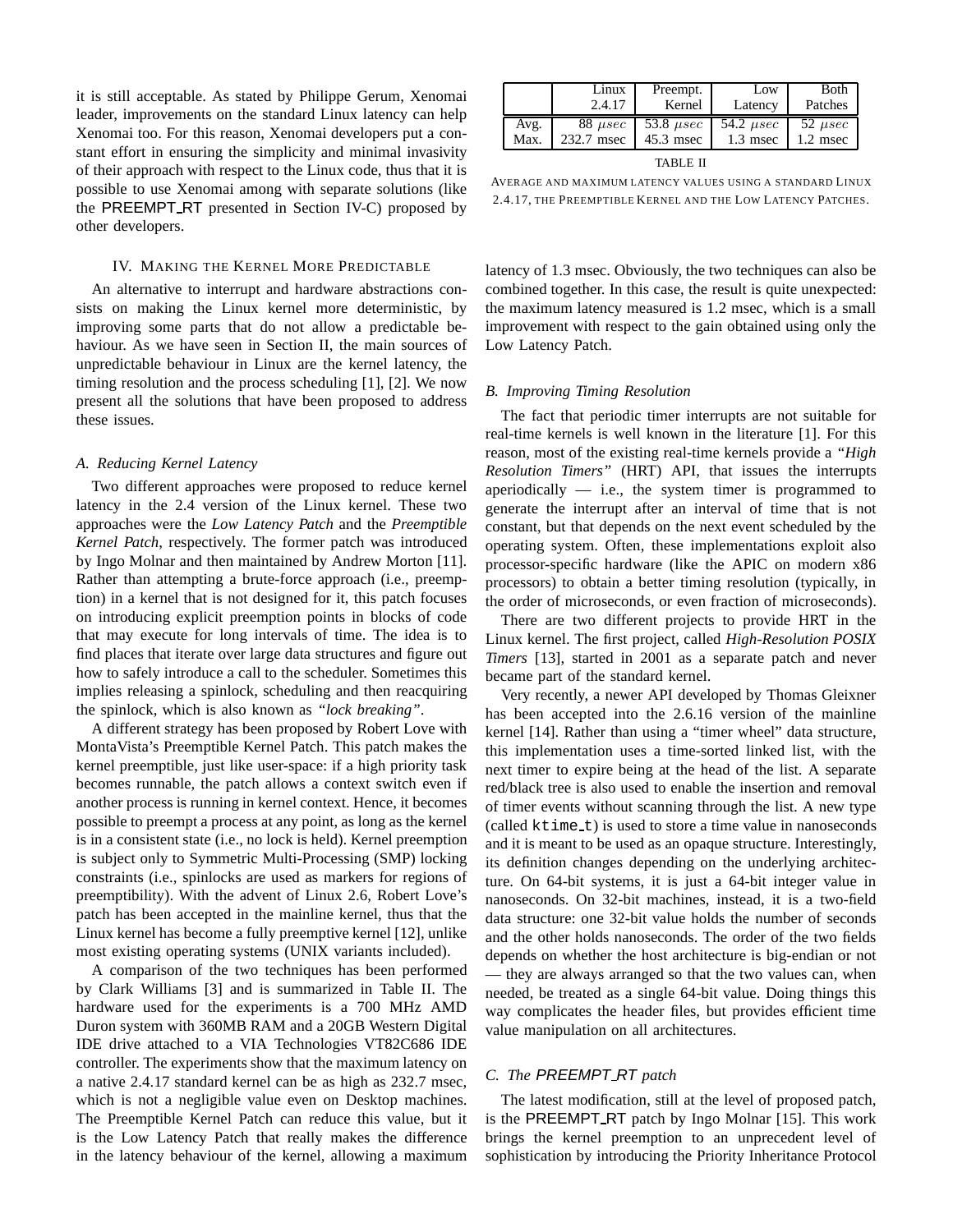| Kernel         | sys load                   | Aver | Max   | Min | StdDev |
|----------------|----------------------------|------|-------|-----|--------|
|                | None                       | 5.8  | 51.9  | 5.6 | 0.3    |
|                | Ping                       | 5.8  | 49.1  | 5.6 | 0.8    |
| Vanilla-2.6.12 | $lm. + ping$               | 6.1  | 53.3  | 5.6 | 1.1    |
|                | lmbench                    | 6.1  | 77.9  | 5.6 | 0.8    |
|                | $lm. + hd$                 | 6.5  | 128.4 | 5.6 | 3.4    |
|                | DoHell                     | 6.8  | 555.6 | 5.6 | 7.2    |
|                | None                       | 5.7  | 48.9  | 5.6 | 0.2    |
|                | Ping                       | 7.0  | 62.0  | 5.6 | 1.5    |
| RT-V0.7.51-02  | $\text{Im.} + \text{ping}$ | 7.9  | 56.2  | 5.6 | 1.9    |
|                | <b>Imbench</b>             | 7.3  | 56.1  | 5.6 | 1.4    |
|                | $lm. + hd$                 | 7.3  | 70.5  | 5.6 | 1.8    |
|                | DoHell                     | 7.4  | 54.6  | 5.6 | 1.4    |
|                | None                       | 7.2  | 47.6  | 5.7 | 1.9    |
|                | Ping                       | 7.3  | 48.9  | 5.7 | 0.4    |
| Ipipe $-0.7$   | $lm + ping$                | 7.6  | 50.5  | 5.7 | 0.8    |
|                | <b>Imbench</b>             | 7.5  | 50.5  | 5.7 | 0.9    |
|                | $lm. + hd$                 | 7.5  | 50.5  | 5.7 | 1.1    |
|                | DoHell                     | 7.6  | 50.5  | 5.7 | 0.7    |

#### TABLE III

LATENCY COMPARISON BETWEEN STANDARD LINUX, LINUX WITH THE PREEMPT RT PATCH, AND ADEOS. ALL NUMBERS ARE IN MICROSECONDS.

in the kernel locks. The Priority Inheritance (PI) protocol, first proposed by Sha et al. [16], solves the problem of unbounded *priority inversion*. A priority inversion is when a high priority task must wait for a low priority task to complete a critical section of code and release the lock. If the low priority task is preempted by a medium priority task while holding the lock, the high priority task will have to wait for a long time. The priority inheritance protocol dictates that in this case, the low priority task *inherits* the priority of the high priority task while holding the lock, preventing the preemption by medium priority tasks.

In the general case (i.e., nested spinlocks, readers/writers locks) the priority inheritance mechanism is a complex algorithm to implement. Nevertheless, it can help reduce the latency of Linux activities even further, reaching the level of the *Interrupt Abstraction* methods.

In Table III we report the results of a comparison between a standard Linux (denoted as Vanilla-2.6.12), the same Linux with the RT patch applied, and the Adeos microkernel, used by both RTAI and Xenomai (denoted with Ipipe-0.7)<sup>3</sup>.

On each kernel configuration, a number of standard tests have been run to stress the system and measure the worstcase latency. The interrupt latency (i.e., the time it takes from the raise of the interrupt signal to the execution of the first instruction of the interrupt handler) has been measured in all cases. As you can see from the table, the maximum latencies are quite high in the Vanilla kernel (in the order of half a millisecond), while the maximum latencies in the PREEMPT RT kernel and with the Adeos microkernel are comparable. However, other tests seems to show a slight advantage to the Adeos approach. It is important to point out that these numbers are referred to *interrupt latency*, while

<sup>3</sup>The results are provided by Paolo Mantegazza and are taken from https://mail.rtai.org/pipermail/rtai/2005-October/ 013265.html. We are not aware of the original source of these numbers.

task latency can be much higher and depends also upon timer resolution and scheduling latency.

# *D. Resource Reservations*

As we have seen, the scheduling policies offered by Linux are not suitable for supporting the execution of real-time applications. A real-time general-purpose OS should support scheduling policies providing *temporal protection* among the running processes. This means that the timely execution of a process should not be affected by the behaviour of the other processes executing on the system. This way, if a process misbehaves, and tries to use all the resources of the system, it cannot starve the other processes. The same problem is present in the Interrupt Abstraction methods: if a real-time task enters an infinite loop of code, the other low priority activities in the system cannot execute anymore. It is important then to provide *temporal protection* among different tasks, similarly to the way the Linux kernel provides memory protection.

The Resource Reservation mechanism [17] is an effective way for providing such temporal protection in GPOSs. The basic idea behind the resource reservation technique is to *reserve* a fraction of the time to real-time applications. This way, real-time priorities can be safely used even by nonprivileged users. The mechanism works as follows. Each realtime process is assigned a "reservation"  $(Q_i, T_i)$ , meaning that the process is reserved the processor for a time of length  $Q_i$ every period  $T_i$ . During its execution, the task is executed at an appropriate real-time priority. However, if the task tries to execute for a longer time, then it is suspended and resumed later. In this way, each task is constrained to not use more than its reserved share — i.e., a maximum of  $Q_i$  every  $P_i$  units of time.

A real-time scheduler based on Resource Reservation has been developed for Linux 2.4.18 within the OCERA (*"Open Components for Embedded Real-time Applications"*) European project, and it is available as Open Source code [4], [18], [19], [20]. To minimize the modifications to the standard kernel code, the real-time scheduler has been developed as a loadable kernel module [21]. A small patch (called *"Generic Scheduler Patch"*) applied to the Linux kernel exports the necessary symbols and the relevant events to the real-time scheduler. Based on the information provided by the patch, the real-time scheduler modifies the task priority, raising the selected task to the maximum priority, and then calls the Linux scheduler. In practice, the standard Linux scheduler acts as a dispatcher for the external real-time scheduler. The interface to the scheduler has been exported through the standard sched setscheduler() system call, adding a new scheduling policy, and extending the structure sched param. The scheduler implements the CBS [22], [4], the GRUB [23], [24] and the GRUB-PA [19], [20] scheduling algorithms. The last algorithm allows to reduce energy consumption of embedded systems with Intel PXA250 [25] processors.

The real-time scheduler needs to know all the relevant events regarding the processes in the system (i.e., process creation, termination, blocking and unblocking). For this reason, the patch exports some *hooks* that are used to intercept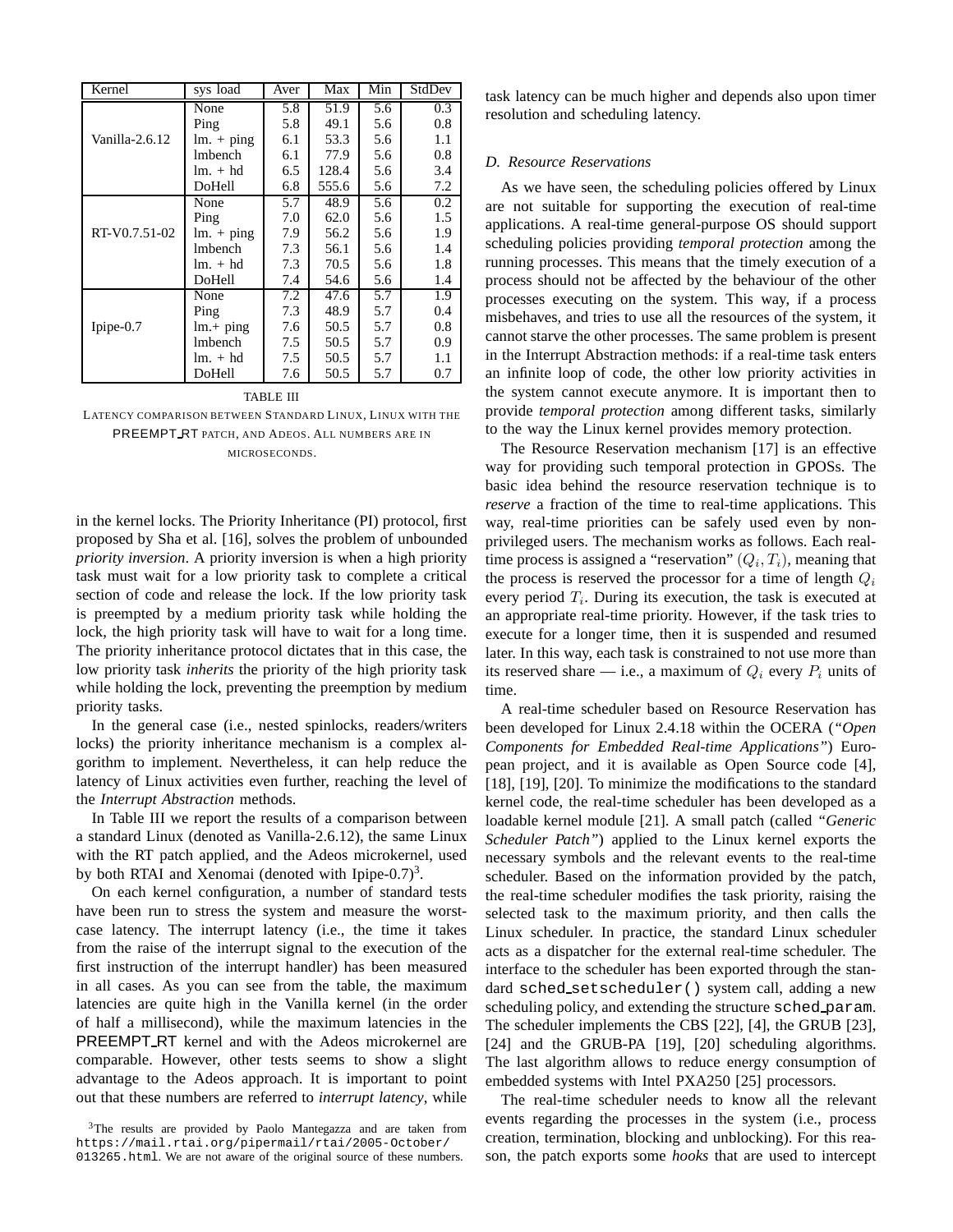| Hook              | Idle | 0 tasks | 20 tasks | 30 tasks |
|-------------------|------|---------|----------|----------|
| creation          | 119  | 117     | 107      | 105      |
| termination       | 48   | 44      | 39       | 35       |
| unblock           | 316  | 387     | 421      | 483      |
| block             | 138  | 6431    | 8101     | 9164     |
| budget exhaustion | 202  | 252     | 276      | 312      |

TABLE IV

OVERHEAD INTRODUCED BY THE HOOKS. ALL NUMBERS ARE IN NANOSECONDS.

the interesting scheduling events. The execution of the hooks introduces an overhead which is *at most* 10 µsec (see Table IV) on a AMD Athlon XP at 1.6 GHz running Linux 2.4.27 with High Resolution Timers and Linux Trace Toolkit patches. Although not comparable with the values obtainable using Interrupt Abstraction, this overhead is acceptable for most soft real-time applications.

A Resource Reservation scheduling policy for Linux has been developed also by Davide Libenzi with the SCHED SOFTRR project [26]. Using this policy, a task can run with real-time priority, but it is subject to a constraint on the maximum processor time it can consume. Thus, nonprivileged users can have deterministic latencies when running time-sensitive applications, while system stability and fairness are enforced by the bound.

Another scheduling policy, called SCHED ISO (that stands for "Isochronous Scheduling") has been implemented by Con Kolivas [27]. Also this policy does not require superuser privileges and is starvation-free. Tasks running under the SCHED ISO policy actually execute as SCHED RR unless the processor usage exceeds a specified limit (i.e., 70%). The value of this limit can be configured through the proc filesystem.

## V. CONCLUSIONS

Linux has become very polular for supporting real-time applications for many reasons, among the other the availability of a huge amount of programs distributed with open source license, the robustness and flexibility of the kernel, its standard interface. Many projects have been proposed to make Linux more real-time, both by using the Interrupt Abstraction approach, and by directly modifying the internals (preemption patches, and resource reservations).

The choice of which Linux flavor to use for executing a real-time application depends entirely on the requirements of the application. For hard real-time applications with very small constants of time (below the milliseconds), it is still necessary to use RTLinux,RTAI or Xenomai, since they can provide very low latencies. Also, RTAI and Xenomai provide nice integration with control design tools, like Scilab/Scicos, Matlab/Simulink, etc.

On the other hand, thanks to the constant attention to reducing the latency of the standard Linux kernel, soft realtime applications, or even hard real-time applications with large constants of time, can be scheduled directly by the Linux scheduler, maybe with the help of a resource reservation scheduler like GRUB or SCHED SOFTRR or SCHED ISO.

In the future, we believe that the two approaches will merge into a single product, able to provide different levels of services and latencies to different applications. In this sense, Xenomai is pavig the way to such integration.

## **REFERENCES**

- [1] L. Abeni, A. Goel, C. Krasic, J. Snow, and J. Walpole, "A measurementbased analysis of the real-time performance of linux," in *Proceedings of the* 8 th *IEEE Real-Time and Embedded Technology and Applications Symposium (RTAS'02)*, San Jose, California, Sept. 2002, pp. 133 – 142.
- [2] A. Goel, L. Abeni, C. Krasic, J. Snow, and J. Walpole, "Supporting timesensitive applications on a commodity os," in *Proceedings of the* 5<sup>th</sup> *symposium on Operating systems design and implementation(OSDI'02)*, vol. 36, Boston, MA, Dec. 2002, pp. 165 – 180.
- [3] C. Williams, *Linux Scheduler Latency*, Red Hat Inc., http://www. linuxdevices.com/articles/AT8906594941.html, Mar. 2002.
- [4] L. Abeni and G. Lipari, "Implementing resource reservations in linux," in 4<sup>th</sup> Real-Time Linux Workshop, Boston, MA, Dec. 2002.
- [5] L. Dozio and P. Mantegazza, "Real-time distributed control systems using rtai," in *Sixth IEEE International Symposium on Object-Oriented Real-Time Distributed Computing (ISORC'03)*, Hakodate, Hokkaido, Japan, May 2003.
- [6] V. Yodaiken, "The RTLinux Manifesto," in *Proceedings of the* 5 th *Linux Expo*, Raleigh, North Carolina, Mar. 1999.
- [7] *RTAI Beginner's Guide*, http://www.aero.polimi.it/<sup>∼</sup>rtai/ documentation/articles/guide.html.
- [8] M. P. Andersson and J. H. Lindskov, "Real-time linux in an embedded environment," in *Master of Science Thesis*, Lund Institute of Technology, Lund University, Sweden, Jan. 2003.
- [9] P. Issaris, "RTAI Testsuite LiveCD," http://issaris.org/<sup>∼</sup>takis/ projects/rtai/livecd/.
- [10] P. Gerum, *The XENOMAI Project, Implementing a RTOS emulation framework on GNU/Linux*, Nov. 2002.
- [11] A. Morton, *Low Latency Patches*, http://www.zipworld.com.au/ <sup>∼</sup>akpm/linux/schedlat.html.
- [12] R. Love, *Linux Kernel Development*,  $2^{nd}$  *edition*. Novell Press, Feb. 2005.
- [13] G. Anzinger, *High Resolution POSIX timers*, http: //high-res-timers.sf.net/.
- [14] L. W. News, *Kernel development*, http://lwn.net/Articles/ 167315/.
- [15] I. Molnar, *Real-Time Preempt*, http://people.redhat.com/mingo/ realtime-preempt/.
- [16] L. Sha, R. Rajkumar, and J. P. Lehoczky, "Priority inheritance protocols: An approach to real-time synchronization," *IEEE transaction on computers*, vol. 39, no. 9, September 1990.
- [17] C. W. Mercer, R. Rajkumar, and H. Tokuda, "Applying hard real-time technology to multimedia systems," in *Workshop on the Role of Real-Time in Multimedia/Interactive Computing System*, 1993.
- [18] I. Ripoll, P. Pisa, L. Abeni, P. Gai, A. Lanusse, S. Saez, and B. Privat, "WP1 - RTOS State of the Art Analysis: Deliverable D1.1 - RTOS Analysis," OCERA, Tech. Rep., 2002. [Online]. Available: http://www.ocera.org
- [19] C. Scordino and G. Lipari, "Energy saving scheduling for embedded real-time linux applications," in 5<sup>th</sup> Real-Time Linux *Workshop*, Valencia, Spain, 2003.
- [20] ——, "Using resource reservation techniques for power-aware scheduling," in *Proceedings of the* 4<sup>th</sup> ACM International Con*ference on Embedded Software (EMSOFT)*, Pisa, Italy, Sept. 2004, pp. 16–25.
- [21] J. Corbet, A. Rubini, and G. Kroah-Hartman, *Linux Device Drivers,* 3 rd *edition*. O'REILLY, Feb. 2005.
- [22] L. Abeni and G. Buttazzo, "Integrating multimedia applications in hard real-time systems," in *Proceedings of the* 19<sup>th</sup> IEEE *Real-Time Systems Symposium*. Madrid, Spain: IEEE, Dec. 1998.